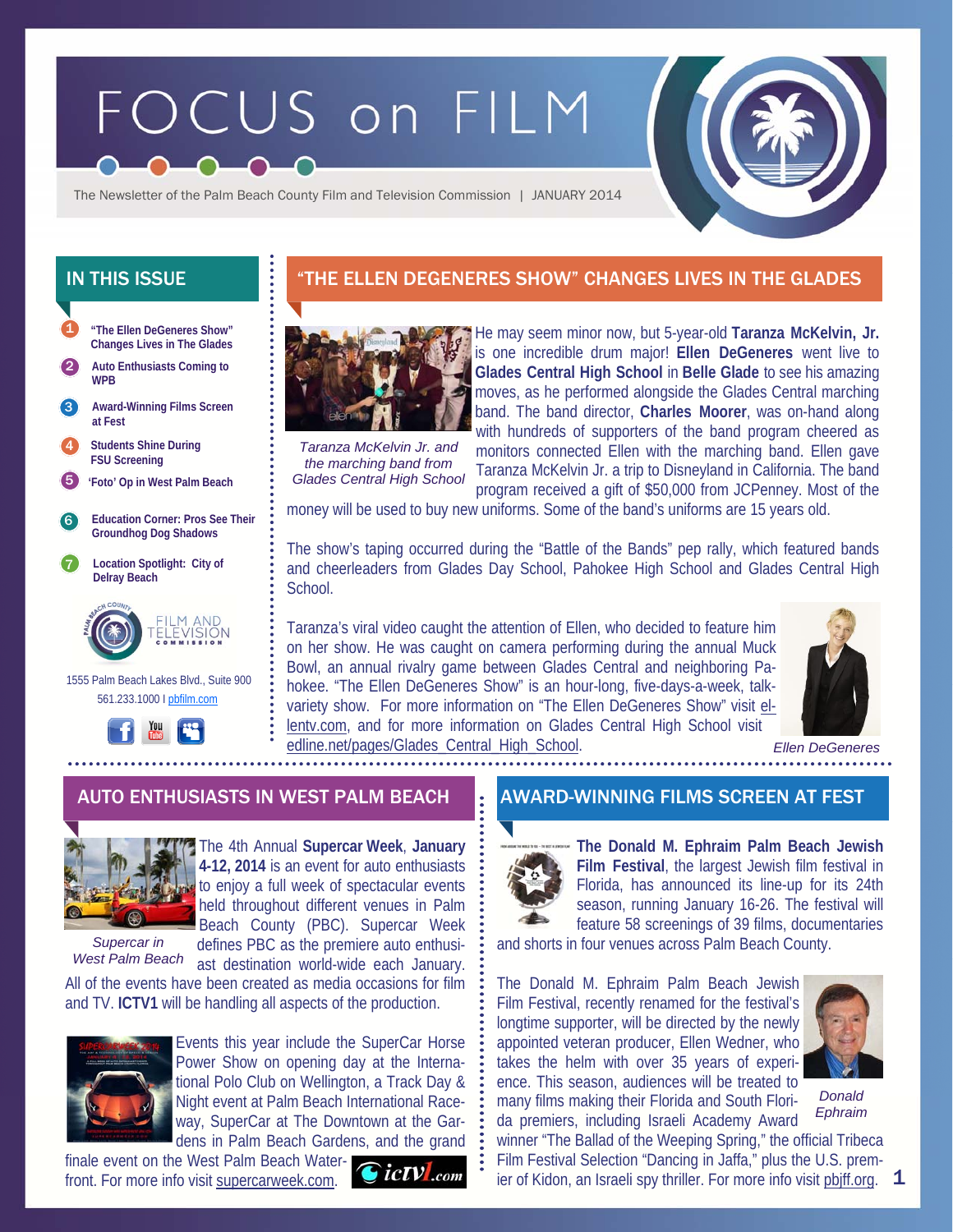

FOCUS ON FILM

### STUDENTS SHINE DURING FSU SCREENING **AREA GOLF COURSE ATTRACTS FILMING**



**Florida State University (FSU)** held a special screening of student films at the Harriet Himmel Theater in CityPlace to showcase student work from FSU film students. Each year, faculty, alumni and industry professionals review student work and select films to be shown at screenings in New

*FSU CityPlace* 

York and L.A. Dean Frank Patterson announced Screening at that FSU is adding West Palm Beach as the third location for the select screenings!

B.F.A. Animation and Digital Arts' student Octavia Robertson was also presented with the Scott Stanton Memorial Scholarship, a \$3,000 gift. For more info visit film.fsu.edu.

# 'FOTO' OP IN WEST PALM BEACH



The 19th annual **FOTOfusion** will take place **January 14-18** at the **Palm Beach Photographic Centre**. More than 100 workshops, lectures, panel discussions, multimedia presentations, portfolio reviews, hands-on computer classes, demonstrations, and photo shoots taught by an

impressive faculty of industry leaders and photographic giants who donate their time and expertise to educate, mentor and encourage creativity among participants of all levels and ages. In addition, the Centre will offer community presentations during FOTOfusion, all given by world-renowned photographers. Attendance is FREE for INFOCUS members and Gold or Silver Passport holders, and \$10 per person for everyone else.

One highlight of the upcoming FOTOfusion will be the presentation of the prestigious FOTOmentor Award to **David Rubinger**, the unofficial photographer-historian for Israel since it was founded and for many years the primary photographer in the Mideast for TIME-LIFE. An exhibition of Rubinger's work will also be held at the Centre. For more info visit fotofusion.org.

Palm Beach Pholographic Centre



The Palm Beach County Parks and Recreation Department has a history of turning disturbed land into natural and recreational park settings for residents and visitors to enjoy. **Osprey Point Golf Course** located

in South County Regional Park, is no exception. The course opened in 2010 and has been featured in many productions.

Recently, **Bluwave Productions** utilized Osprey Point for commercials for Yellow Cab of Broward County and the Rand Eye Institute. "The management and staff were so helpful and accommodating. It's a pleasure shooting there and they will always be one of my first choices if I need a golf course location." For more info visit bluwaveproductions.com.

### MOBILE APP SPOT FILMS IN DELRAY



**Marcus Productions** out of Ft. Lauderdale recently shot a commercial for **GeeBo®**.GeeBo® is a new mobile app that allows cashless, secure shopping straight from a phone.

*Marcus Productions shooting at a home in Delray Beach* 

The app was created by **JCS Enterprises** in Jupiter. The filming took place in Delray Beach. "We had a great experience shooting at a private home as

well as at Delray Marketplace, said Producer **Matt Marcus**.

One of the stars of **ABC's** *Shark Tank* **Barbara Corcoran**  has endorsed the product. "As an entrepreneur and consumer, I save both time and money with my GeeBo mobile app. I can't stand waiting in line, and now shopping securely with just my phone makes me wonder why someone didn't think of it sooner, said Corcoran. For more info visit mygeebo.com or for more info on the filming, please visit

marcusproductions.com.

### CONCEPT SERIES GOES 'WILD' IN PALM BEACH COUNTY



**Catch Multimedia** out of South Carolina came to Palm Beach County to film a concept television series called *Wild Billz*. The show follows six pro-fishing teams as they compete in the sailfish tournament series. "It's a lifestyle/reality based show about the lives of these fishermen, the life of tournaments and what they do in their worlds when off the boat." said **Angie Smith**, VP of Marketing and Operations.



*Filming of Wild Billz in Palm Beach County* 

The crew filmed the tournament portion out of the Sailfish Marina in Palm Beach Shores, and then went to many other locations to film scenic footage including Juno Beach Park, Anchor Park in Delray Beach, Downtown West Palm Beach, Riviera Beach Municipal Marina and others. For more info visit catchmultimedia.com.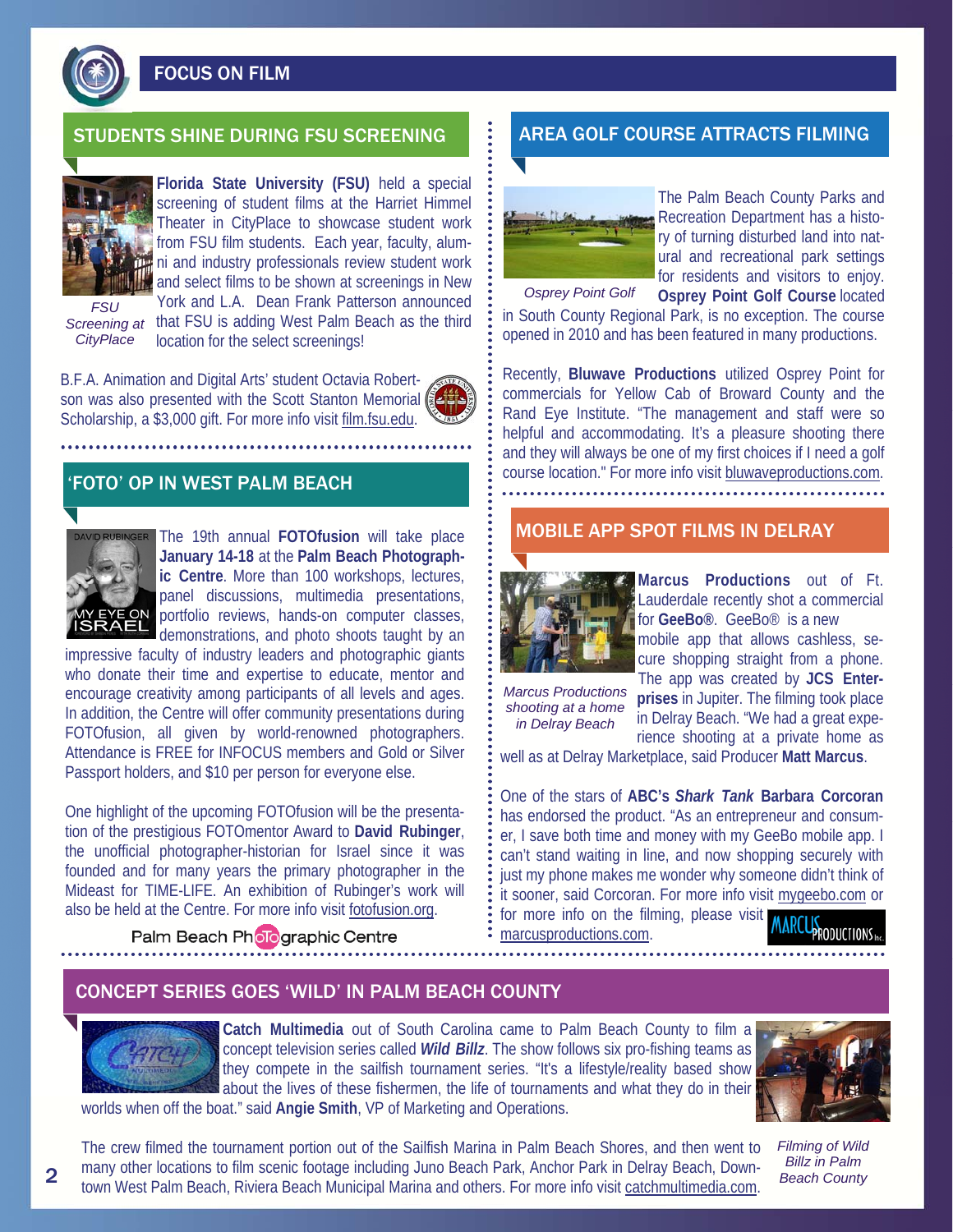

*Rob Van Winkle aka Vanilla Ice DIY Network* 

In the fourth season of the DIY Network series, *The Vanilla Ice Project*, Vanilla Ice and his crew tackle their toughest Florida flip ever – a house in need of a top-to-bottom transformation. The team plans to add a pool with a swim-up bar and a boat dock complete with Tiki hut to drive maximum profits. Vanilla Ice also hosts the *Ice My House* specials,

where he handpicks homeowners in desperate need of a rock star renovation and surprises them with transformations that take their property from "worst" to "first" in the neighborhood.

"I love flipping houses with my crew and turning them into modern state-of-the-art, one-of-a-kind homes," said Vanilla Ice. "We'll be pulling off more amazing renovations this year." He has taught himself the basics through hands-on experience and over a decade's worth of knowledge. The first season of DIY

Network's *The Vanilla Ice Project* premiered to critical-acclaim in 2010. For more info visit DIYNetwork.com/VanillaIce.



### AREA PRODUCTION COMPANY WINS AWARD!



**KO-MAR Productions** has been buzzing with excitement! The Urban League of the Palm Beaches honored KO-MAR with a special award for their contributions to the organiza-

Urban League tion. VP Jim Gallagher was on hand to accept. *Award* 

The KO-MAR crew also shot commercials for the Law Firm of Lytal, Reiter, Smith, Ivey and Fronrath and for the Palm Beach Post. Both spots are currently airing. In addition, KO-MAR shot a marketing video for the Palm Beach Driving Club. The video was shot on-location at the Palm Beach International Raceway. For more info visit ko-mar.com.



# 'ICE' IS BACK WITH A NEW SEASON EMMITTEE REMMY-WINNING DUO WOWS AUDIENCES



**Page Turner Adventures** features **Riley Roam** as the "World Famous Storyologist," and former Ringling Bros. clown Kenny Mikey, as her slapstick sidekick. This Emmy Award winning duo has wowed children all over the country at

theaters and festivals with educational entertainment.



*Riley Roam and Kenny Mikey* 

Page Turner Adventures' iParenting Media award-winning video series, *This is ONLY a Test!* is seen in schools across the country. The team's other productions have aired on FOX Kids, PBS, The Travel

Channel, and more. The company began in 2000 when Kenny and Riley combined Interactive Storytelling with Circus skills and Page Turner Adventures was born. The company recently partnered with the International Reading Association as video hosts and online content producers. They also were hired to write and produce a pilot for Band Aid. For more info visit pageturneradventures.com.

### STUDENT SHOWCASE GIVES AWAY SWAG



In an effort to kick start awards season, the Palm Beach County Film & Television Commission has launched a campaign to give away swag. For more information on entering the contest please visit facebook.com/studentshowcaseoffilms.

**The Student Showcase of Films** will be held on Friday, March 14, 2014 at the Keith C. and Elaine Johnson Wold Performing Arts Center at Lynn University in Boca Raton. The deadline for entries is Thursday, January 27, 2014. Film students enrolled in Florida high schools and colleges are encouraged to submit their entries. For info visit pbfilm.com.

# BOCA RATON STUDIO PRODUCES EPISODIC SERIES



**3 Amici Studios** out of **Boca Raton** shot a new series called *Rome 360º: The Churches.*  The episodic series is scheduled for release in 2014. *Rome 360º* looks at Rome and her neighborhoods, using 1 of the 360 churches in the city center as a focal point for each TUDIOS episode. "People love to learn, but hate being taught. A vibrant and colorful show about Rome will hopefully open the eyes, and hearts of viewers while avoiding the sterile environs of the lecture hall," said **Tom Shaker**, the Italian-American author-writer-host of the series.



*3 Amici Studios in Rome* 

3 Amici Studios maintains a 12,000 sq. ft. facility in Boca Raton. The studio also has a home in Rome, Italy. 3 Amici works in all mediums, from pre to post production, and has the capacity to produce in over 40 languages. For info visit 3amicistudios.com. 3